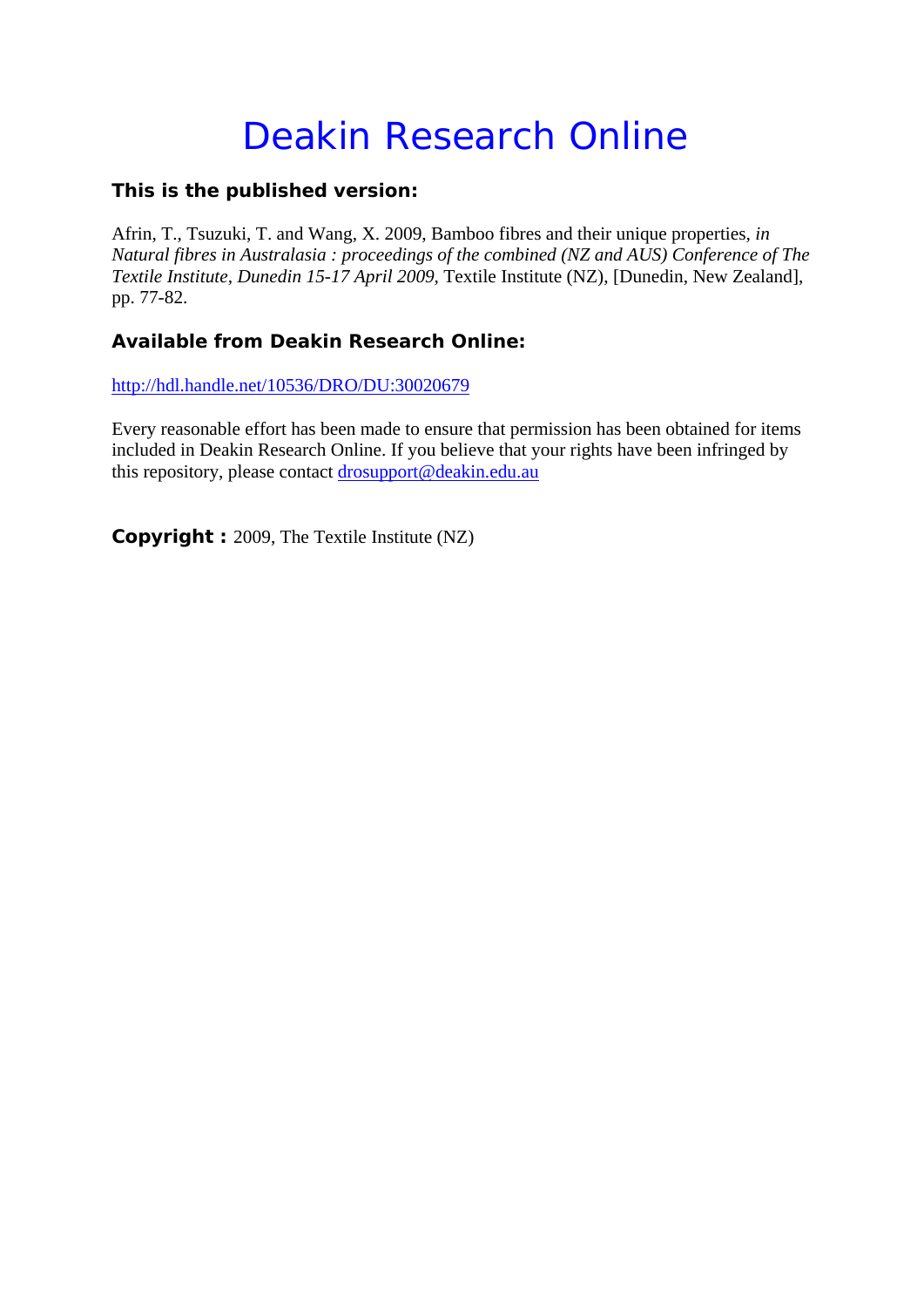In *Natural Fibres in Australasia: Proceedings of the Combined (NZ and AUS) Conference of The Textile Institute, Dunedin 15-17 April 2009*, Wilson, C. A. and Laing, R. M. Editors. p77-82. Dunedin, New Zealand: The Textile Institute (NZ). ISBN: 978-0-9598019-3-4

## **Bamboo fibres and their unique properties**

T. AFRIN<sup>1</sup>, T. Tsuzuki<sup>1</sup>, and X. Wang<sup>1</sup>

#### <sup>1</sup> Centre for Material and Fibre Innovation, Deakin University, Geelong, VIC 3217, Australia *email: taf@deakin.edu.au*

**Abstract.** This paper collates the different properties of bamboo fibres as claimed by bamboo fibre and product manufacturers. The available information suggests that bamboo fibres have unique properties such as excellent appearance and feel, natural antibacterial, UV-shielding and moisture-controlling characteristics. Hence bamboo fibres provide a very promising alternative to other natural fibres by virtue of their novel properties. However, those properties may largely depend on the manufacturing process, which is not widely disclosed. Moreover, common manufacturing process may require the use of a large amount of chemicals and hence further process development may be required in order to make the product truly eco-friendly. It is identified that the data of those unique properties rarely appear in scientific journals and the validity of those claims can be speculative. Therefore, there is a strong need for non-biased scientific research and evaluation on the unique properties of bamboo fibres.

**Keywords:** bamboo fibres, UV protection, antibacterial, air conditioning, clothing

#### **1. Introduction**

Bamboo is one of the fastest growing plants in the world. It grows to its maximum height in about 3 months and reaches maturity in 3-4 years. It can grow up to 1 metre over night. As such, it spreads rapidly across large areas and can be used to improve soil quality in degraded and eroded areas of land. The yield from an acre of bamboo is 10 times greater than that from cotton. Bamboo needs no pesticides, chemical weeding, insecticides, and fungicide to grow, whilst cotton requires a large amount of harmful pesticides to grow. Unlike cotton, bamboo needs no irrigation and bamboo clothing has three times service life span than cotton (Bambrotex, 2008).



**FIGURE 1**: Concept of eco-friendly fibres (Poole, et al., 2008)

There is an immense demand of sustainable clothing or "Green" or "Eco-friendly" technology. A clothing industry information group, Just-Style, reported that**:** *"Buying goods with an organic label is already deemed good*

*business sense at every retail level. And as organics become more commercially appealing, so new opportunities are opening up around the world for products which fit this brief" (Just style, 2005).*

The fibres made from renewable raw materials using an environmentally friendly and commercially viable process can be termed as "Green" process (Poole, et al., 2009). Those fibres would also be biodegradable in composting situations after disposal and have significant recycling capability, hence can be considered as "Eco-friendly" (Figure 1).

According to this concept, bamboo fibre is a satisfactory example of eco-friendly products as it comes from nature and completely returns to nature in the end, retaining carbon-neutral characteristics through the product life cycle (Yu, et al. 2003). Normally a forest tree requires at least 60 years to recover once it is cut, but natural bamboo recovers with a growth period of 2-3 years. Therefore, bamboo can be highly praised as one of the natural, green and eco-friendly new-type textile materials due to its distinctive properties (Bamboo fabric store, 2008; Bamboo-t-shirt, 2009).

## **2. Morphology of bamboo fibres**

According to Okubo, et al. (2004), the chemical constituents of bamboo are primarily cellulose, hemicellulose and lignin, with cellulose making up approximately 60% and lignin around 32%.

As a natural nanocomposite, bamboo possesses multi-nodes and functional gradient structures, macroscopically as well as microscopically. The fibres are distributed densely in the outer surface region and sparsely in the inner surface region (Rao and Rao, 2005). Its structure is designed to have uniform strength at all positions in both the radial direction on the transverse section and the lengthwise direction (Nogata and Takahashi, 1995).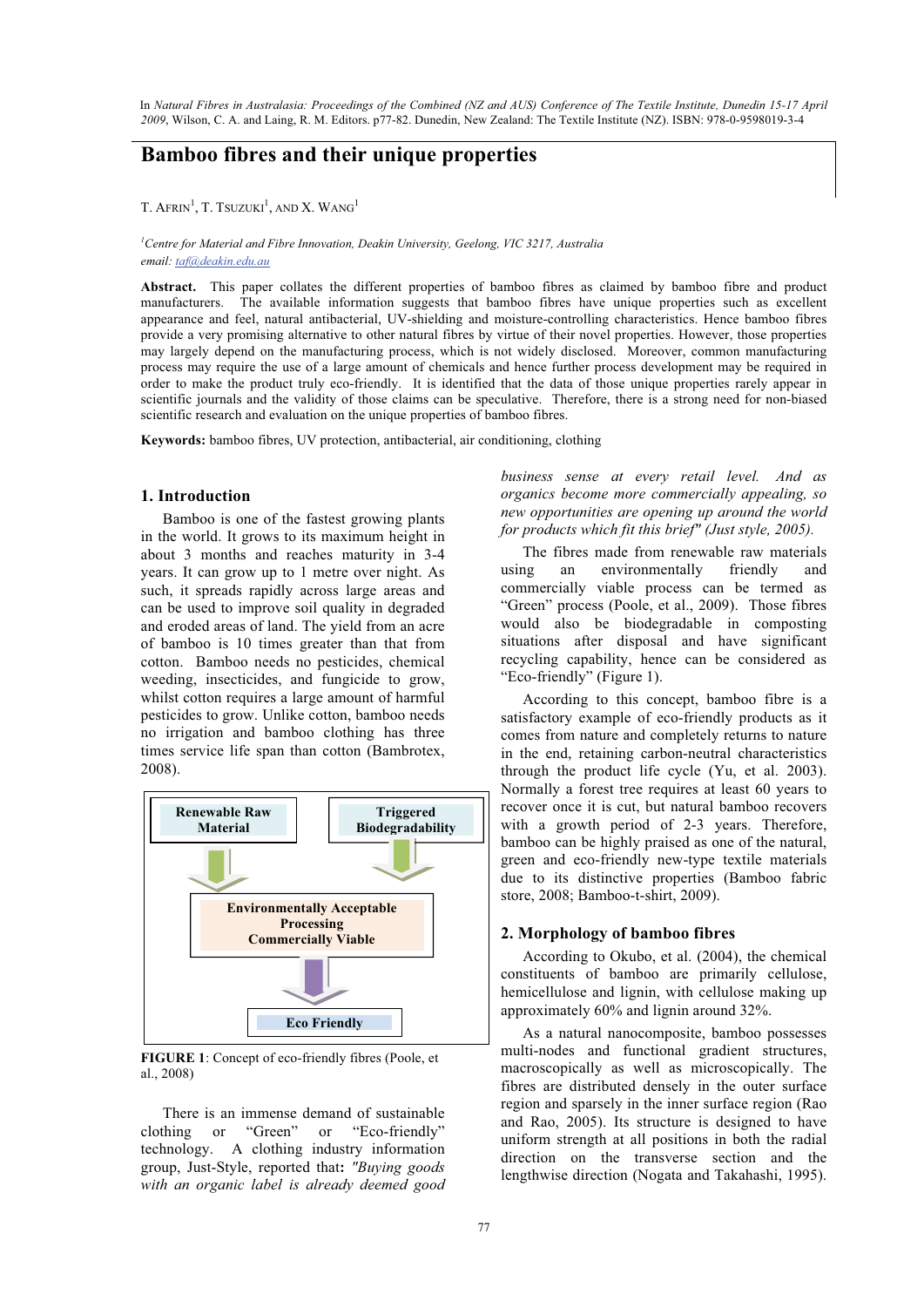Parameswaran and Liese indicated that the thick-walled bamboo fibres exhibit a polylamellate structure with alternating broad and narrow lamellae. The concentration of lignin is higher in the narrow lamellae than in the broad ones. Xylan seems to occur in a higher concentration in the narrow lamellae (Parameswaran and Liese, 1976).

Ikeda, et al. (2007) succeeded in extracting pure fibres from bamboo culms and developed the method to distinguish bamboo fibres from other plant fibres using microscopy and infrared spectroscopy.



**FIGURE 2:** The production flow of natural original bamboo fibres (China KongFi Textile Co. Ltd., 2008)

#### **3. Manufacturing of bamboo fibres**

Very few companies disclosed the detailed procedure for the production of bamboo fibres. In this paper, the production procedures of four companies are reviewed.

For the production of bamboo yarns, Phyllostachys pubescens or Moso bamboo of Yunnan province are generally used that can reach a mature height of 75 feet in just 45 to 60 days (Bamboo fabric store, 2008). A company, Organic Clothing, (2008) describes the common manufacturing procedure for bamboo fibres and yarns as follows:

Extraction and Crushing: Bamboo leaves and the soft, inner pith from the hard bamboo trunk are extracted and crushed.

Alkali cellulose formation: The crushed bamboo cellulose is soaked in a solution of 15% to 20% sodium hydroxide at a temperature between 20 to  $25^{\circ}$ C for one to three hours to form alkali cellulose.

Removal of excess sodium hydroxide: The bamboo alkali cellulose is then pressed to remove any excess sodium hydroxide solution. The alkali cellulose is crushed by a grinder and left to dry for 24 hours.

Jelly Formation: Roughly a third as much carbon disulfide is added to the bamboo alkali cellulose to sulphurise the compound causing it to become jelly.

Evaporation: Any remaining carbon disulfide is removed by evaporation and cellulose sodium xanthogenate formation.

Preparation of viscose solution: A diluted solution of sodium hydroxide is added to the cellulose sodium xanthogenate dissolving it to create a viscose solution consisting of about 5% sodium hydroxide and 7% to 15% bamboo fibre cellulose.

Bamboo Yarn preparation: The viscose bamboo cellulose is forced through spinneret nozzles into a large container of a diluted sulphuric acid solution which hardens the viscose bamboo cellulose sodium xanthogenate and reconverts it to cellulose bamboo fibres which are spun into yarns to be woven into reconstructed and regenerated bamboo fabric.

China KongFi Textile Co. Ltd. (2008) uses the production flow as shown in Figure 2. They claim that the average fibre length can be controlled between 30 mm and 90 mm to suit various applications. At present, their bamboo fibres' fineness is average 6 dtex. Their bamboo fibres are similar to cotton in its unspun form giving an appearance of a light, airy puffball of fibres (Figure 3).

Formosa Taffeta Co. Ltd. extracts cellulose from the bamboo plant and produces bamboo fibres by means of various physical treatments such as steaming and boiling. It has a soft handle like any other viscose, and can be spun either 100% or in blends with other raw materials such as cotton, hemp, artificial silk, natural silk, modal, silk ribbon and Dacron (FTC, 2008).



**FIGURE 3:** Appearance of bamboo fibres (Bambrotex, 2008)

Bambrotex (2008) states that they process bamboo fibres in the following manner: (i) Cutting raw material, (ii) washing, (iii) brazing, (iv) bleaching, (v) smashing, (vi) etiolating, (vii) filtrating, (viii) filaturing, (ix) binding (x) cutting and drying.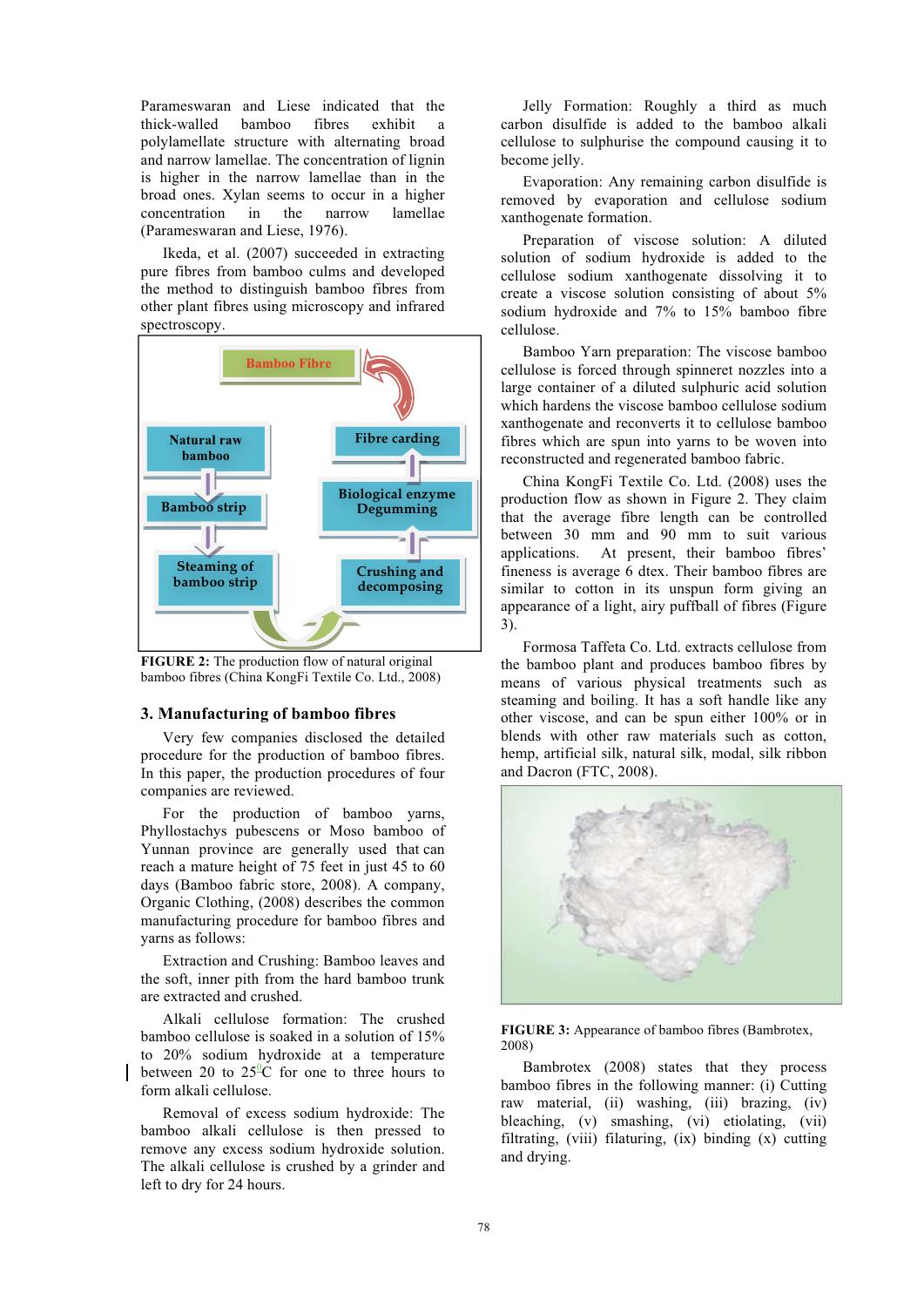Bambrotex has identified that vapour pretreatment is required to improve the humidity during roving and drawing of bamboo fibres to prevent breakages. High-activation, highstability and selective enzymes are used for desizing bamboo. All dye stuffs that are suitable for cotton can be used to dye bamboo fibres. Infrared drying is suggested to ensure even evaporation of moisture, good softness and handle, and to avoid reduction in fibre tenacity (Bambrotex, 2008).

Again, Das (2008) has indicated that 100% bamboo yarns demonstrate remarkable elasticity that is nearly 20%. This property is evident even in 100% bamboo woven fabrics that eliminate the necessity of blending with Elastane. He also indicated that dyestuff pick up of bamboo fibres is better than cotton, modal or viscose. Hence, it requires less quantity of dye stuff and gives bright colour shades. Bambrotex (2008) has confirmed in their technical manual that bamboo yarn production stages are very similar to traditional viscose production but with some minor adjustments. However, it is not clear which components (lignin etc.) of the bamboo are removed and which are remaining in their commercial products. Although the actual yarns may well be 100% bamboo, the amount of the different additives or constituents mixed with the bamboo through different stages of processing can provide end products with different characteristics (Hand weavers and spinners guild of NSW inc., 2008). Moreover, these manufacturing processes indicate the use of a large amount of chemicals and, as such, the process may not be called as truly eco-friendly. More benign and harmful chemical free treatments are required to process bamboo fibres.

#### **4. Properties of bamboo fibres**

#### **4.1 Physical properties**

Extremely soft, comfortable and cool bamboo fibres possess a bright colour. Jain, et al. (1992) found that the tensile, flexural and impact strengths of bamboo along the fibres are 200.5 MN  $\text{m}^{-2}$ , 230.09 MN  $\text{m}^{-2}$  and 63.54 kJ  $\text{m}^{-2}$ , respectively. It has high elastic resilience, moisture absorption, good drapability, wearability and excellent spinnability. He, et al. (2007) pointed out that bamboo and ramie fibres have similar crystallinity which is greater than that of flax and cotton. Table 1 compares the properties of bamboo and cotton fibres.

#### **4.2 UV protection nature of bamboo fibres**

The Cancer Council Australia (2009) states that Australia has the highest incidence rate of skin cancer, melanoma. More than 1200 people die

from melanoma each year and 10,000 cases are diagnosed yearly. Sun-protective clothes can offer a great protection from UV light as a barrier between skin and sun but those clothing must have the following properties:

**TABLE 1:** Comparative study between physical parameters of bamboo and cotton fibres (Bambrotex, 2008)

| Parameters                                                      | Bamboo<br>Fibre    | Cotton<br>Fibre |  |  |
|-----------------------------------------------------------------|--------------------|-----------------|--|--|
| Linear density<br>$(dtext{tex})$                                | 1.67               | $1.5 \sim 1.7$  |  |  |
| Single dry tensile<br>strength (cN/dtex)                        | $2.2 - 2.5$        | $2.5 - 3.1$     |  |  |
| Single wet tensile<br>strength $(cN/dtex)$                      | $1.3 - 1.7$        | $1.5 - 2.1$     |  |  |
| Dry tensile<br>elongation<br>percentage $(\% )$                 | $14 - 18$          | $8 - 10$        |  |  |
| Moisture regain $(\% )$                                         | 13                 | 8.5             |  |  |
| Absorbency rates %                                              | $90 - 120$         | $45 - 60$       |  |  |
| Specific density<br>$(g/cm^3)$                                  | 1.32               | $1.5 \sim 1.6$  |  |  |
| Mass specification<br>resistance / $\Omega$ .g.cm <sup>-2</sup> | $1.09 \times 10^8$ | $10^{8}$        |  |  |

Sun protection 30+ SPF Good durability Quick drying Shape and colour retention ability

Bamboo fibres can be a candidate material to make such protective clothes as they deliver all the required properties.

Ikeda, et al. (2007) confirmed the UV shielding effect of bamboo fibres. Many manufacturing companies also witnessed the UV shielding effect not just from their in-house analysis but also from reputed testing authorities. In April 2005, a bamboo fibre and clothing manufacturing company, Bamboosa, sent out purely natural 100% bamboo jersey to the Sun Care Research Laboratories in Winston Salem, N.C. for UV protection testing. The UPF label rating was 15 and the fabric scored 18.3 on the UPF scale with 94.15% UVA block and 93.17% UVB block (Bamboosa, 2009).

Another bamboo manufacturer, Bambrotex (2008) has tested the UV-screening ability of bamboo and cotton fabrics. Fabric samples for both bamboo and cotton were taken of the same colour, same count and similar appearance in all aspects. They found that bamboo has significantly higher UVB blocking efficiency than cotton and obtained a high rate of user satisfaction for their bamboo products. Again, Hoffmann, et al. (2001) identified that one third of present commercial summer clothing items provide a sun protection factor of less than 15. Therefore, it indicates the promising potential for replacing cotton clothing with bamboo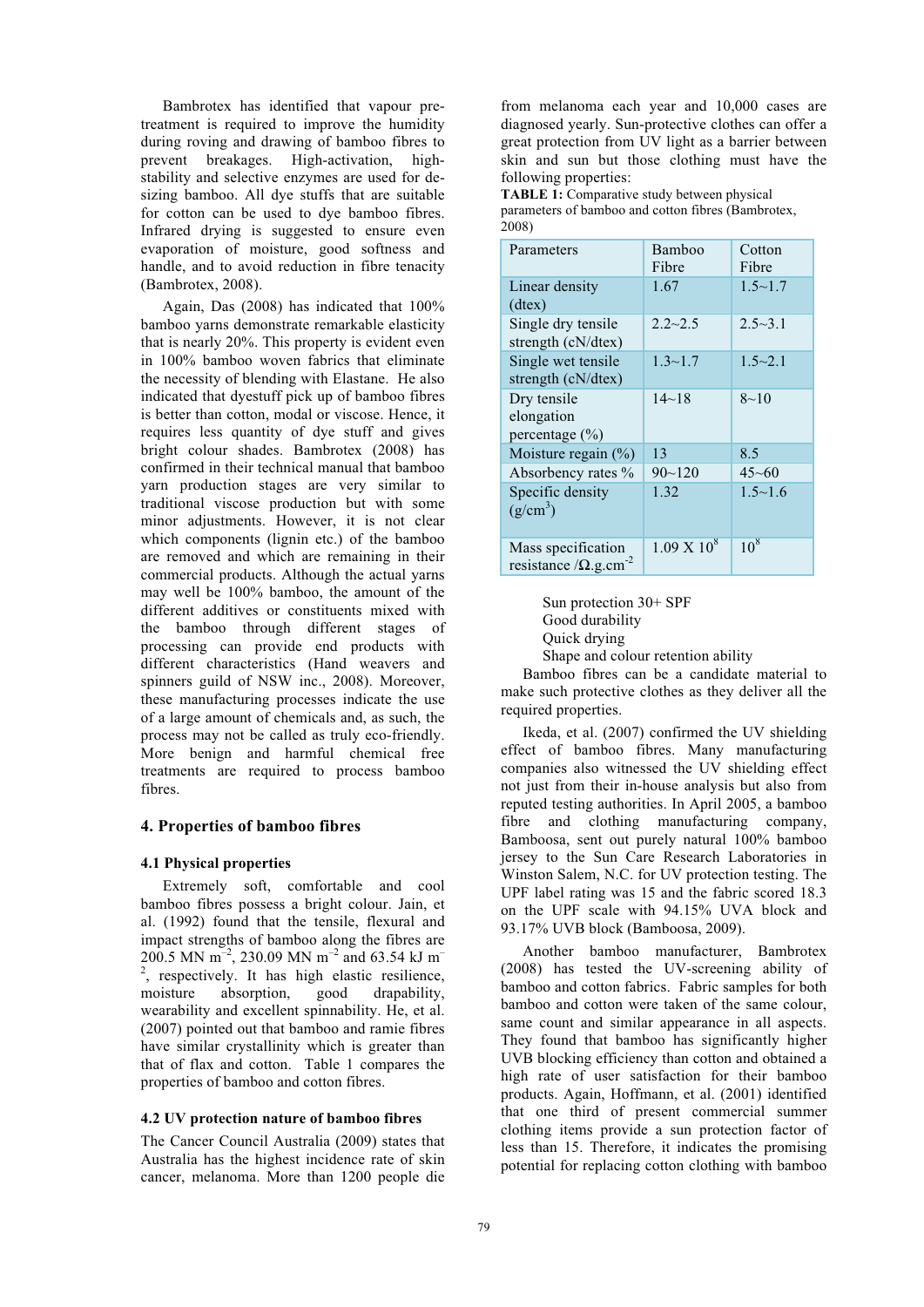fabrics to protect human skin from the harmful UV rays.

## **4.3 Biomedical and health-care use of bamboo fibres**

Bamboo's ability as a medicine has been recognised for a long time. For example, bamboo plays a significant role in Ayurveda and Chinese acupuncture. To treat asthma, coughs and as an aphrodisiac, the powder made of the hardened secretion of bamboo is used. Ingredients from the root of the black bamboo are used to treat kidney disease. Roots and leaves are used to make medicine for venereal disease, cancer and to improve oral hygiene. It is believed that sap helps to reduce fever and ash is a cure of prickly heat (Lu, et al. 2005; Song, et al. 2006; Shan, et al. 2008).

According to Kweon, et al. (2001), butanolsoluble extract of the bamboo leaves has a significant antioxidant activity, as measured by scavenging the stable 1,1-diphenyl-2picrylhydrazyl (DPPH) free radical and the superoxide anion radical  $(O<sub>2</sub>-)$  in the xanthine/xanthine oxidase assay system.

Bamboo possesses a unique antibacterial property derived from a bio-agent named bamboo "Kun" or "Kunh" (also called "bamboo chinone"). Bamboo Kun combines tightly with cellulose molecules all along during the production of bamboo fibres (Organic Clothing, 2008). Death rate of bacteria is 70% after they

are incubated on bamboo fibre fabric (Bamboo-tshirt, 2009).

Nishina, et al. (1991) stated that both bamboo and bamboo grass possess strong antibacterial activity. Among them extract from bamboo has higher activity. They have identified that the antibacterial compound of bamboo is 2, 6 dimethoxy-p-benzoquinone. Quitain, et al. (2004) described both antimicrobial and antioxidant properties of bamboo and remarked that the antimicrobial characteristics are due to polyphenols and lipids.

An antibacterial test was conducted by China Textile Industry Testing Centre according to the China Textile Industry Standard FZ/T 01021-92. The results showed that bamboo has a strong antibacterial effect while cotton has no such effect (Table 2). Bamboo clothing manufacturers have also conducted several antibacterial tests according to Japanese industrial standard JIS L1902 (Halo test) and found that bamboo fibres have inhibited the proliferation of the bacteria Staphylococcus aureus (Ftcamerica, 2008).

It was also found that natural antibacterial function of bamboo fibres differs greatly from that of chemical antimicrobials in that bamboo does not cause skin allergy (Quitain, et al. 2004; Bamboo-tshirt, 2009). It is validated by Japan Textile Inspection Association that, even after fifty times of washing, bamboo fibre fabrics still possess excellent antibacterial and bacteriostatic functions (Bambrotex, 2008).

**TABLE 2:** Antibacterial test report of bamboo fibres (Bamboo-t-shirt, 2009)

| Testing fabric |                      | hour: | Inoculated | 24                  | hour | later: | Anti-bacteria rate |
|----------------|----------------------|-------|------------|---------------------|------|--------|--------------------|
|                | bacteria number      |       |            | bacteria number     |      |        |                    |
| Bamboo fabric  | $8.60 \times 10^{4}$ |       |            | $0.6 \times 10^{2}$ |      |        | $>99.8\%$          |
| Cotton fabric  | $2.0 \times 10^{5}$  |       |            | $1.1 \times 10^8$   |      |        |                    |

Bamboo fibre also has particular and natural functions of deodorization. The deodorization rate of bamboo is  $80\%$  for the NH<sub>3</sub> test (Ftcamerica, 2008). Under these circumstances, bamboo fibres promise their place in sanitary towels, gauze mask, absorbent pads, food packing, surgical clothes, operating coat and nurse dresses (Kim, et al. 2005).

#### **4.4 Air conditioning bamboo clothing**

Bamboo is characterised by having excellent hygroscopic properties along with good ventilation, coolness, permeability and splendid colour effects of pigmentation. It has an outstanding wicking property as it wicks away moisture or perspiration in a second without clinging against body. It has 12 times stronger anti-static effect than cotton products (Copperwiki, 2009).

Figure 4 shows the images of bamboo fibres taken under optical and scanning electron microscopes. The fibres have numerous micro-fibre surface grooves, horizontal irregular oval and round waist, with the cavity filled with circumferential and small gaps. Due to those micro gaps or holes, cracks and grooves, like capillary, bamboo clothing wearers experience instant moisture absorption and evaporation. This is why it is sometimes described as "Will breathe fibre" (China KonFi Textile co ltd., 2008).

The temperature of the apparels made from bamboo fibres is 1-2 degrees lower than normal apparels in hot summer. The fibres have round smooth surfaces so that they do not cause irritating stimulation against human skin. They are also described as "air conditioning" garments as they are cooler during summer and feel comfortably fluffy and warmer during cold weather (Bamboo fabric store, 2009).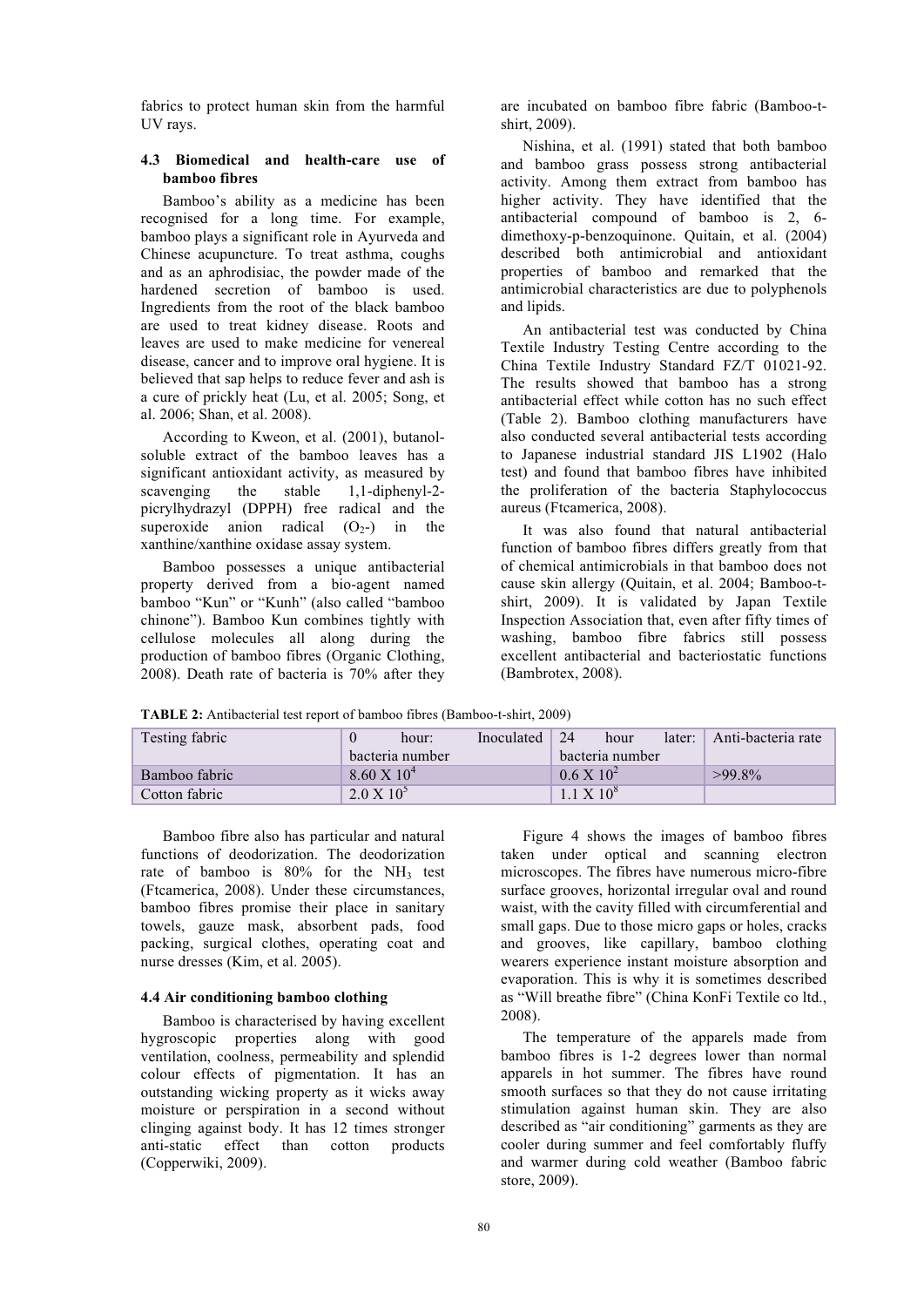### **5. Fashion trend and bamboo clothing**

Bamboo has attracted increasing attention from the designers around the world due to the growing environmental awareness among consumers. Designer Kate O'Connor has started to use bamboo fabrics as an eco-friendly and cheap replacement for silk. She indicated that it gives a similar drape to silk and makes perfect summer fabrics.

Other savvy eco-fashion designers such as Linda Loudermilk, Katherine Hamnett, Miho Aoki and Thuy Pham frequently incorporate bamboo into their eco-fashions due to its light, soft and luxurious appeal. Designer Amanda Shi of Avita also has some of the most exciting and originally beautiful eco-fashion in bamboo (Organic clothing, 2008).

Bamboo clothing is naturally more wrinkleresistant than cotton. Bamboo clothing can be machine washed in cool water with mild soap on the gentle cycle, though softeners or bleaches are good to be avoided for bamboo clothing. It is best if garments made of bamboo are hung to dry. Surprisingly, it dries faster than most other fabrics (Earth Easy, 2009).

Bamboo socks, bed sheets, jackets are very common items among the web based retailers. Fashion retailer, Target and Sussan are already selling bamboo textile products in Australian market. Bamboo clothing may create a new dimension in the fashion trend of sunny region of the world like Australia for its multi functionality.



**FIGURE 4**: Lengthways appearance (left); Cross section appearance (right) of bamboo fibres (KongFi and Eratheasy, 2008)

#### **6. Conclusions**

A Chinese poet once wrote, "Man can live without meat, but he will die without bamboo" (Ding, 2008). This reflects the significant potential of bamboo fibres. The available information suggests that bamboo fibres have unique properties such as excellent appearance and feel, natural antibacterial, UV-shielding and moisture-controlling characteristics. However, those unique properties may largely depend on

the manufacturing processes, the details of which are usually close guarded by the manufacturing companies.

Although many companies made claims for the unique properties of bamboo fibres, little evidence was able to be collected from scientific literatures. For instance, the claimed "cool in summer" and "warm in winter" characteristics of bamboo fibres would need to be verified in well controlled experimentation. There is a strong need for unbiased laboratory experiments being conducted in a rigorous manner to elucidate the origin of those unique properties of bamboo fibres and to develop the methods to effectively utilise the properties in the final products.

## **7. References**

Bamboo fabric store, 2008:

 [http://www.bamboofabricstore.com.au/bamboo-facts accessed on December, 14 2008] Bamboosa, 2009:

[https://www.bamboosa.com/boombosa.php?PID=13 accessed on January 14, 2009]

Bamboo-t-shirt, 2009:

 [http://www.bamboo-t-shirt.com/advantages.html accessed on January 21, 2009]

Bambrotex, 2008: [http://www.bambrotex.com/second/anti\_UV.htm accessed on December 17, 2008]

Cancer Council Australia, 2009:

[http://www.cancer.org.au//aboutcancer/cancertypes/ melanoma.htm accessed on March 11, 2009]

China KonFi Textile Co. Ltd., 2008:

[http://www.kongfi.com/cp\_1.htm accessed on August 7, 2008]

# Copperwiki, 2009:

[http://www.copperwiki.org/index.php/Bamboo\_cloth ing accessed on March 07, 2009]

Das, S. 2008. Properties of Bamboo fibre. [http://www.fibre2fashion.com/industryarticle/textile-industry-articles/properties-of-bamboofibre/properties-of-bamboo-fibre1.asp accessed on December 17, 2008] Ding X. 2008

- [http://www.bamboo-t-shirt.com/bambooFibers.html accessed on September 12, 2008]
- Earth Easy, 2009:

[http://www.eartheasy.com/wear\_bamboo\_clothing.ht m accessed on January 27, 2009]

#### FTC, 2008:

[http://www.ftc.com.tw/prod\_cotton02e.htm accessed on July 25, 2008]

Ftcamerica, 2008 [http://www.ftcamerica.com/catalog.htm accessed on

- August 10, 2008] Hand weavers and spinners guild of NSW inc, 2008: [http://www.nsweave.org.au/articles/2008/01/dyeing\_ bamboo f.html accessed on November 28, 2008]
- He, J., Tang, Y., Wang, S. Y. 2007. Differences in Morphological Characteristics of Bamboo Fibres and other Natural Cellulose Fibres: Studies on X-ray Diffraction, Solid State 13C-CP/MAS NMR, and Second Derivative FTIR Spectroscopy Data. *Iranian Polymer Journal.* 16 (12): 807-818.